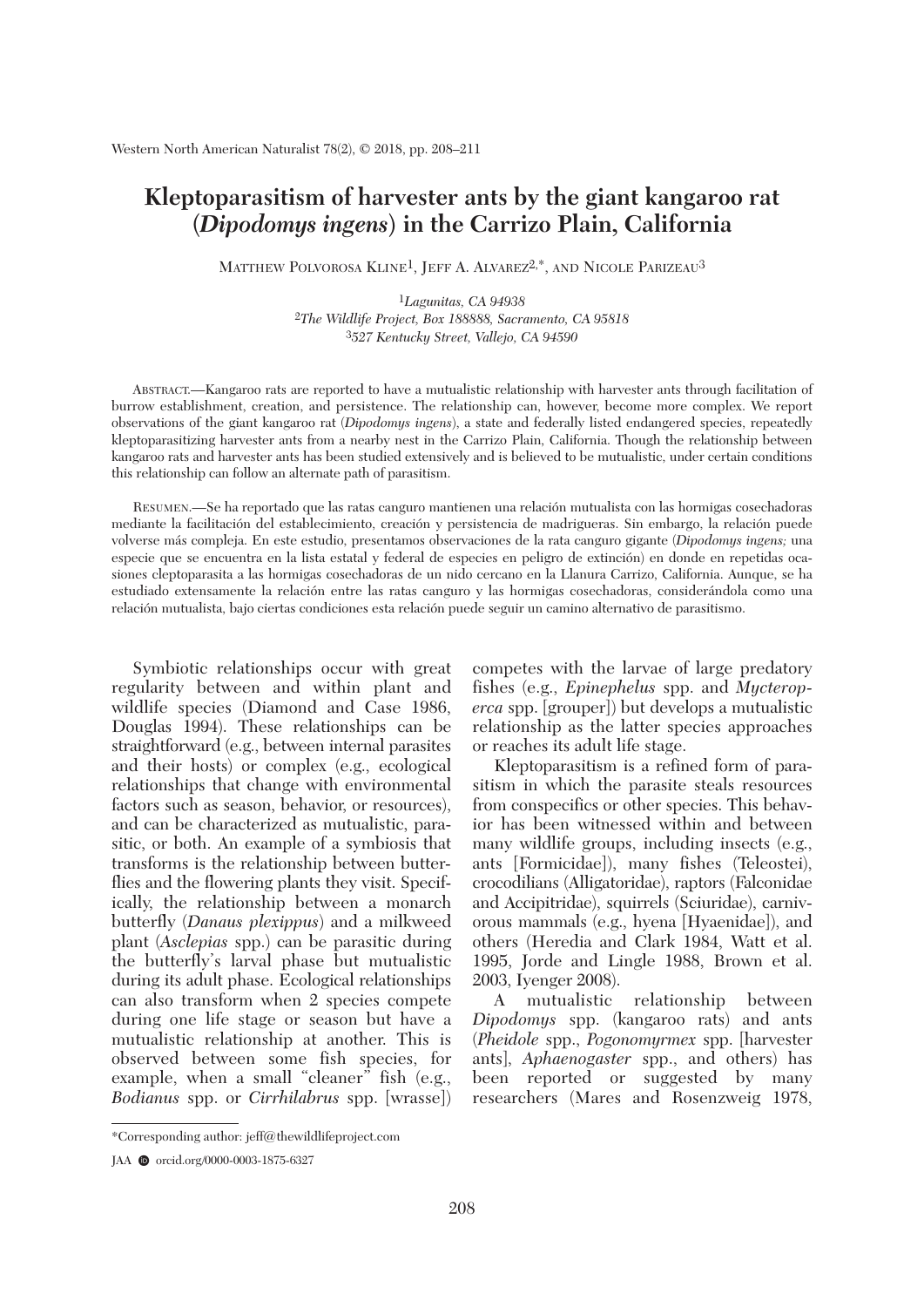Davidson et al. 1984, 1985, Schooley et al. 2000). Observations reported here, however, suggest that *Dipodomys ingens* (giant kangaroo rat) is a facultative kleptoparasite of *Pheidole* spp. in the Carrizo Plain, San Luis Obispo County, California. Furthermore, we report here on a potential transformation of the ecological relationships—mutualistic and kleptoparasitic—between the giant kangaroo rat and *Pheidole* spp.

 The Carrizo Plain National Monument (Carrizo Plain) is a semiarid grassland dominated by European annual grasses such as red brome (*Bromus madritensis rubens*), barley (*Hordeum murinum*), and red-stemmed filaree (*Erodium cicutarium*). It receives approximately 23 cm of rain annually, which typically falls during the winter months; the site is essentially dry during the summer. The plain supports numerous declining, threatened, and endangered species of plants, invertebrates, and vertebrates (Williams et al. 1998).

 During detailed observational monitoring of a population of *Vulpes macrotis mutica* (San Joaquin kit fox) within the boundaries of the Carrizo Plain in summer 2013, we also closely observed other species in the area. Among these was the giant kangaroo rat, listed as endangered by the U.S. Fish and Wildlife Service and the California Department of Fish and Wildlife. The species has a very restricted range, and populations are generally legally protected from the direct impacts of anthropogenic activity (Williams et al. 1998, Ried 2006). Because additions to the understanding of this declining species may assist in its recovery, we collected observational data on the giant kangaroo rat coincidentally with those for the San Joaquin kit fox.

 On 3 occasions over 3 separate evenings, an individual giant kangaroo rat was observed leaving its burrow around sunset. Approximately 7 m from the kangaroo rat's own burrow hole was the nest of a harvester ant colony. On each of the 3 evenings, columns of ants worked around multiple entrances to their subterranean colony, the majority carrying various seeds and plant parts. Each time the kangaroo rat left its burrow, it moved directly toward an ant column at one of the colony entrances and immediately dragged its forelimbs through the ants. As it did this, it collected seeds dropped by the disturbed ants and sequestered the seeds in its cheek pouches. At the same time, ants that were not carrying seeds, or had dropped them, swarmed the mammal's hind legs and lower body. The kangaroo rat began kicking, presumably to fend off the attack, but continued to collect seeds. After several minutes, and with cheek pouches clearly distended, the giant kangaroo rat either returned to its burrow or moved down the column of ants to pilfer seeds elsewhere in the line.

 Kangaroo rats reportedly use their forelimbs to distinguish food items from nonfood items (Lawhon and Hafner 1981). From our observations of a giant kangaroo rat using its forelimbs to harass worker harvester ants into dropping their seeds, the action appeared to be focused and purposeful—intentional kleptoparasitism. The kangaroo rat appeared to devote itself to foraging kleptoparasitically from the ants. Although the individual was never observed foraging in the absence of the *Pheidole* sp. over the 3-d period—which suggests that it deliberately exploited the ants' presence—we speculate that, overall, this kleptoparasitic relationship is facultative. We feel that our speculation is supported by field observations in the Carrizo Plain that suggest a general paucity of *Pheidole* spp. but a relative abundance of giant kangaroo rats in the area (Prugh and Brashares 2010).

 In the instance of this observation, the kangaroo rat burrow and the nest entrances of the harvester ant colony were in the same vicinity, 7 to 8 m apart. It is not known whether the proximity of the 2 species' dwellings was coincidental or reflects a pattern of behavior, but clearly the commensalistic advantage to the kangaroo rat of such a proximal abundance of resources would be substantial, saving energy and decreasing the risk of predation (Thompson 1986, Bowers 1990, Hamilton 2002, Flower et al. 2013). We did note that a congener, *D. heermanni* (Heermann's kangaroo rat), was reported as kleptoparasitizing *Veromessor pergandei* (black harvester ant) with comparable effect: "One student noted that it gleaned seeds from the entrance to dens." (Jameson and Peeters 1988).

 The ants in our observations appeared to receive no benefit from this kleptoparasitic relationship; they lost palpable resources and expended valuable energy collecting the seeds. It has been suggested by Prugh and Brashares (2012), however, that ants, among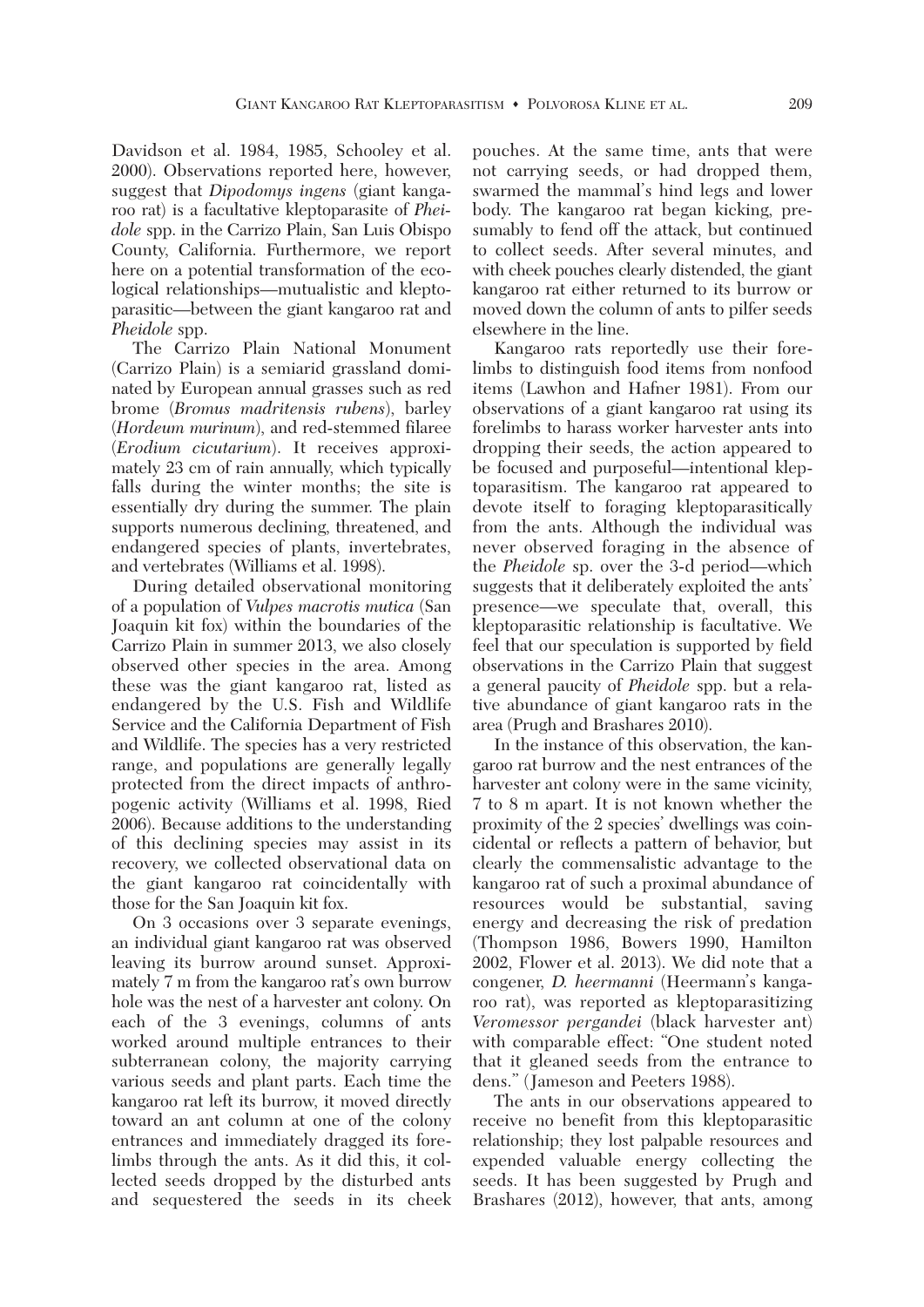other species, may be provided food subsidies by giant kangaroo rats, which store seeds underground and at surface caches. In other words, the potential cost of kleptoparasitism of the harvester ant's resources may transform seasonally to a net benefit. Certainly the kangaroo rat's behavior does not appear to have altered this ant colony's site selection. Furthermore, Prugh and Brashares (2012) suggest that giant kangaroo rats have no effect on ant abundance within the Carrizo Plain, and Edelman (2012) has reported that kangaroo rats actually facilitate existence for some ant species through soil disturbance and selective seed predation. If this is the case, constructing ant colony sites close to the burrows of the giant kangaroo rat may outweigh the relatively small volume of lost resources. This might indicate that kleptoparasitism by the kangaroo rat is in fact part of a more complex transforming ecological relationship between the 2 species—a relationship both parasitic and mutualistic, which may change seasonally.

 The observations reported here occurred over only a few days and may not reflect a common behavior over a wide area. This suggests that some giant kangaroo rats would kleptoparasitize when conditions suit their needs. It is known that harvester ants typically select smaller seeds than those preferred by kangaroo rats when the latter forage directly (Samson et al. 1992), so kleptoparasitism of harvester ant resources may occur when the resources of giant kangaroo rats diminish due to seasonal or environmental stressors.

 If there is significant dependency, or a more complex interdependency, between the giant kangaroo rat and ant foraging activity, protection of one species may be closely tied to the other. Additional research into the relationship between these species should be considered. Until further research can be conducted, we suggest that researchers and land managers consider this relationship when conducting landscape alterations, pest control activities, and other actions that may affect one or both species.

## ACKNOWLEDGMENTS

 We are grateful to 2 anonymous reviewers whose insight and suggestions for changes to this manuscript improved it greatly. We also thank the Bureau of Land Management for access to the study site.

## LITERATURE CITED

- BOWERS, M.A. 1990. Exploitation of seed aggregates by Merriam's kangaroo rat: harvesting rates and predatory risk. Ecology 71:2334–2344.
- BROWN, J.L., A.B. MONTOYA, E.J. GOTT, AND M. CURTI. 2003. Piracy as an important foraging method of Aplomado Falcons in southern Texas and northern Mexico. Wilson Bulletin 115:357–359.
- DAVIDSON, D.W., R.S. INOUYE, AND J.H. BROWN. 1984. Granivory in a desert ecosystem: experimental evidence for indirect facilitation of ants by rodents. Ecology 65:1780–1786.
- DAVIDSON, D.W., D.A. SAMSON, AND R.S. INOUYE. 1985. Granivory in the Chihuahuan Desert: interactions within and between trophic levels. Ecology 66: 486–502.
- DIAMOND, J.M., AND T.J. CASE. 1986. Community ecology. Harper Collins Publishing, New York, NY.
- DOUGLAS, A.E. 1994. Symbiotic interactions. Oxford University Press, New York, NY.
- EDELMAN, A.J. 2012. Positive interactions between desert granivores: localized facilitation of harvester ants by kangaroo rats. PLOS ONE 7:e30914.
- FLOWER, T.P., M.F. CHILD, AND A.R. RIDLEY. 2013. The ecological economics of kleptoparasitism: pay-offs from self-foraging versus kleptoparasitism. Journal of Animal Ecology 82:245–255.
- HAMILTON, I.M. 2002. Kleptoparasitism and the distribution of unequal competitors. Behavioral Ecology 13:260–267.
- HEREDIA, B., AND W.S. CLARK. 1984. Kleptoparasitism by White-tailed Hawk (*Buteo albicaudatus*) on Blackshouldered Kite (*Elanus caeruleus leucurus*) in southern Texas. Journal of Raptor Research 18: 30–31.
- IYENGAR, E.V. 2008. Kleptoparasitic interactions throughout the animal kingdom and a re-evaluation, based on participant mobility, of the conditions promoting the evolution of kleptoparasitism. Biological Journal of the Linnean Society, 93:745–762.
- JAMESON, E.W., JR., AND H. PEETERS. 1988. California mammals. University of California Press, Berkeley, CA.
- JORDE, D.G., AND G.R. LINGLE. 1988. Kleptoparasitism by Bald Eagles wintering in south-central Nebraska. Journal of Field Ornithology 1988:183–188.
- LAWHON, D.K., AND M.S. HAFNER. 1981. Tactile discrimination ability and foraging strategies in kangaroo rats and pocket mice (Rodentia: Heteromyidae). Oecolgia 50:303–309.
- MARES, M.A., AND M.L. ROSENZWEIG. 1978. Granivory in North and South American deserts: rodents, birds, and ants. Ecology 59:235–241.
- PRUGH, L.R., AND J.S. BRASHARES. 2010. Basking in the moonlight? Illumination increases the capture success of the endangered giant kangaroo rat. Journal of Mammalogy 91:1205–1212.
- PRUGH, L.R., AND J.S. BRASHARES. 2012. Partitioning the effects of an ecosystem engineer: kangaroo rats control community structure via multiple pathways. Journal of Animal Ecology 81:667–678.